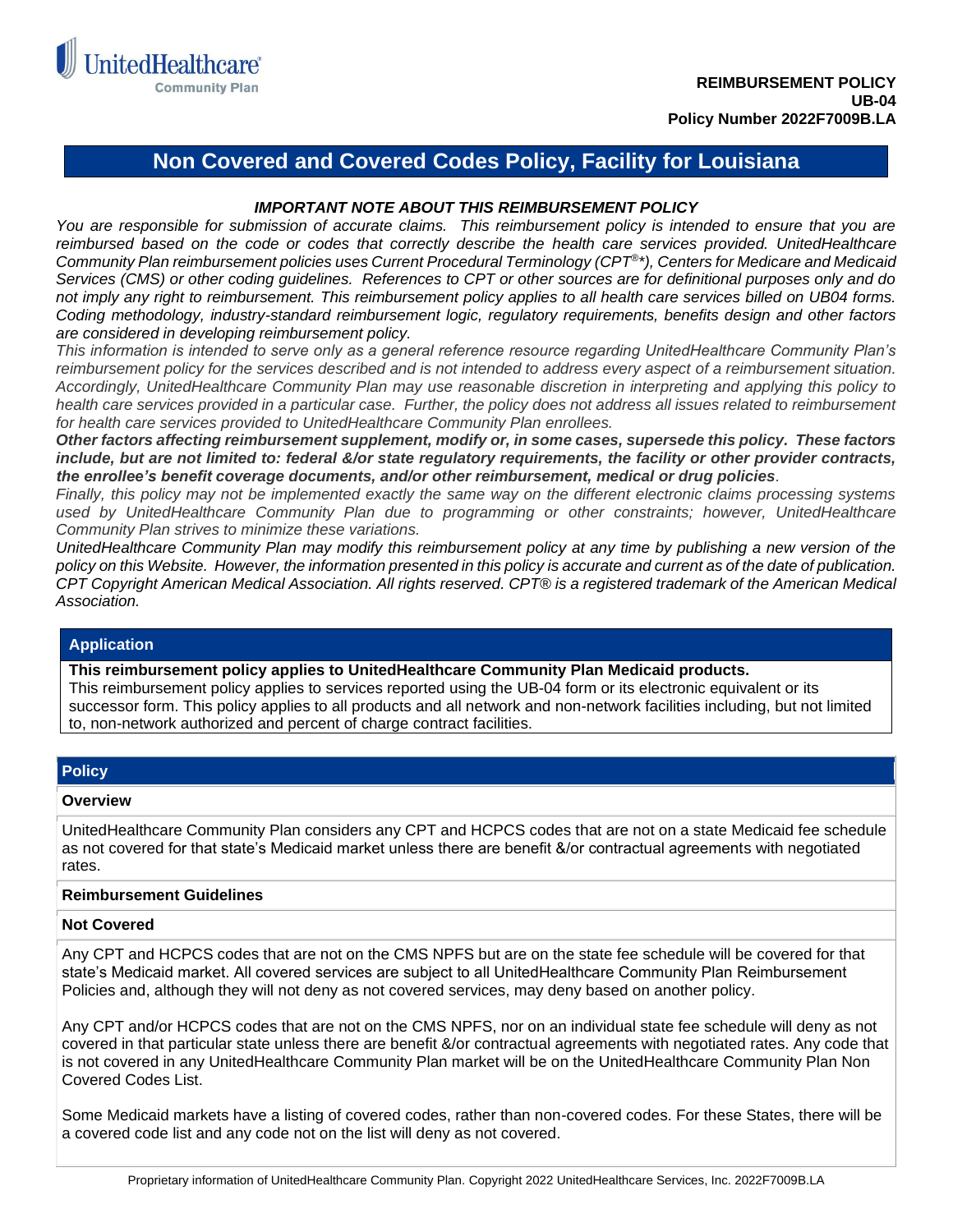

## **Benefit Considerations**

The service requested must be reviewed against the language in the enrollee's benefit document. When the definitions of Experimental/Investigational Services and Unproven Services in the benefit document differ from the UnitedHealthcare Community Plan definition, it is the definition in the enrollee's benefit document that prevails.

| <b>Definitions</b>                                        |                                                                                                                                                                                                                                                                                                                          |  |
|-----------------------------------------------------------|--------------------------------------------------------------------------------------------------------------------------------------------------------------------------------------------------------------------------------------------------------------------------------------------------------------------------|--|
| <b>Line of Business</b>                                   | Identification number for various products within each market.                                                                                                                                                                                                                                                           |  |
| <b>Experimental or</b><br><b>Investigational Services</b> | Medical, surgical, diagnostic, psychiatric, substance abuse or other health care<br>services, technologies, supplies, treatments, procedures, drug therapies, medications or<br>devices that, at the time we make a determination regarding coverage in a particular<br>case, are determined to be any of the following: |  |
|                                                           | Not approved by the U.S. Food and Drug Administration (FDA) to be lawfully<br>$\bullet$<br>marketed for the proposed use and not identified in the American Hospital<br>Formulary Service or the United States Pharmacopoeia Dispensing Information<br>as appropriate for the proposed use.                              |  |
|                                                           | Subject to review and approval by any institutional review board for the proposed<br>$\bullet$<br>use. (Devices which are FDA approved under the Humanitarian Use Device<br>exemption are not considered to be Experimental or Investigational.)                                                                         |  |

| <b>Questions and Answers</b> |                                                                                                                                                                                                 |  |
|------------------------------|-------------------------------------------------------------------------------------------------------------------------------------------------------------------------------------------------|--|
|                              | Q: What codes are considered non covered codes?                                                                                                                                                 |  |
|                              | A: Non covered codes are codes for services that are either considered non reimbursable per state guidelines,<br>CMS or are reimbursable by a payer other than UnitedHealthcare Community Plan. |  |
|                              | <b>Q:</b> How does UnitedHealthcare Community Plan determine which codes are not covered?                                                                                                       |  |
| $\mathbf{2}$                 | A: UnitedHealthcare Community Plan follows state guidelines as outlined in the individual state provider manual,<br>state website or other regulatory materials.                                |  |
|                              | Q: Is the policy administered based on Date of Service or Date of Process?                                                                                                                      |  |
| 3                            | A: The policy is administered based on Date of Service.                                                                                                                                         |  |
| 4                            | <b>Q:</b> Does the Non Covered and Covered Codes apply to both Inpatient and Outpatient claims?                                                                                                 |  |
|                              | A: No, The Non Covered and Covered Codes apply to Outpatient claims.                                                                                                                            |  |

| <b>Attachment: State Specific Lists</b>     |                                                                        |  |
|---------------------------------------------|------------------------------------------------------------------------|--|
| <b>List of Non-Covered Codes</b>            |                                                                        |  |
| <b>Louisiana Medicaid Non-Covered Codes</b> | List of CPT/HCPCS codes that are not covered for<br>Louisiana Medicaid |  |

**Resources**